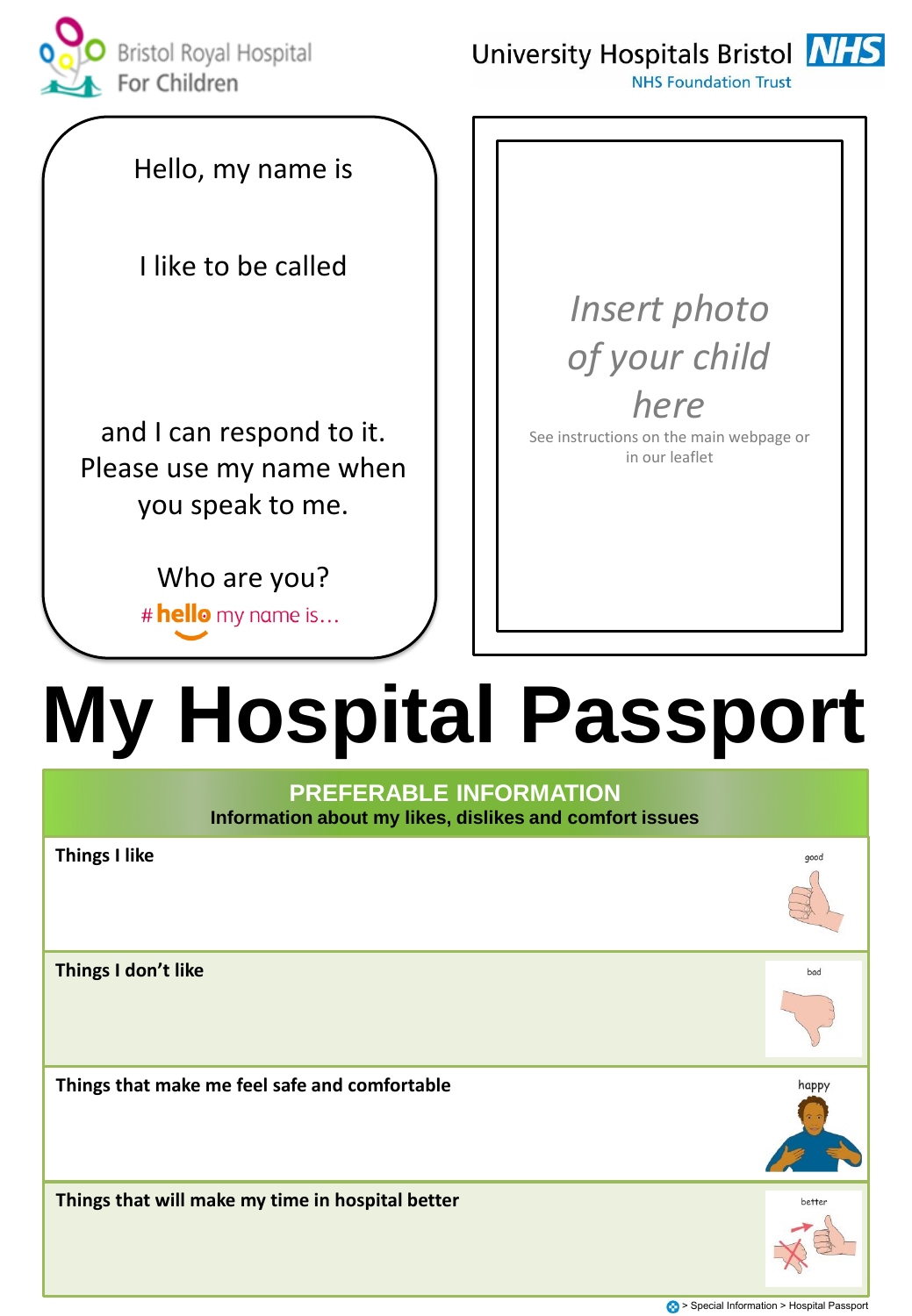

University Hospitals Bristol **NHS** 

**NHS Foundation Trust** 

# **My Hospital Passport**

| My name is.<br><b>Name</b>              | My birthday is<br><b>Date of Birth</b>                                                                                                                                                                                                                                                                                                |
|-----------------------------------------|---------------------------------------------------------------------------------------------------------------------------------------------------------------------------------------------------------------------------------------------------------------------------------------------------------------------------------------|
| <b>Address</b>                          | hospital<br><b>Hospital Number</b>                                                                                                                                                                                                                                                                                                    |
| 1234 N. 5th St., City, State            | Preferred Language (including non-verbal,<br>sign languages, Makaton, PECS etc.)<br>picture exchange                                                                                                                                                                                                                                  |
| <b>Parent/Carer Names</b><br>parents    | Religion                                                                                                                                                                                                                                                                                                                              |
| <b>Telephone Number(s)</b><br>telephone | Any relevant care plans<br>Lifetime<br>Yes $\square$ No $\square$<br><b>Wishes Document</b><br>Yes $\square$ No $\square$<br>Yes $\square$ No $\square$<br>Jessie May Trust<br>EHCP (Education & Health Care Plan) Yes $\Box$ No $\Box$<br>Personal Health Budget<br>Yes $\square$ No $\square$<br>Wiki<br>Yes $\square$ No $\square$ |
| Siblings/people who are important to me | Yes $\square$ No $\square$<br>Other (please state)                                                                                                                                                                                                                                                                                    |
|                                         | Do you have a Blue Badge on behalf of<br>your child<br>Yes $\square$ No $\square$                                                                                                                                                                                                                                                     |
| <b>Completed by</b>                     | Signed (on admission)<br><b>Date</b>                                                                                                                                                                                                                                                                                                  |

## **NOTE TO STAFF**

Please do not file handwritten versions of 'My Hospital Passport'. Send it to the: **Paediatric Disability Team, BRHC** or call **21571**/email [ChildrensHospitalPassport@UHBristol.nhs.uk](mailto:ChildrensHospitalPassport@UHBristol.nhs.uk)

## **RED ESSENTIAL INFORMATION Very important information you must know about**

**me**

## **AMBER IMPORTANT INFORMATION**

**Important information about my general daily living**

## GREEN

## **PREFERABLE INFORMATION**

**Information about my likes, dislikes and comfort issues**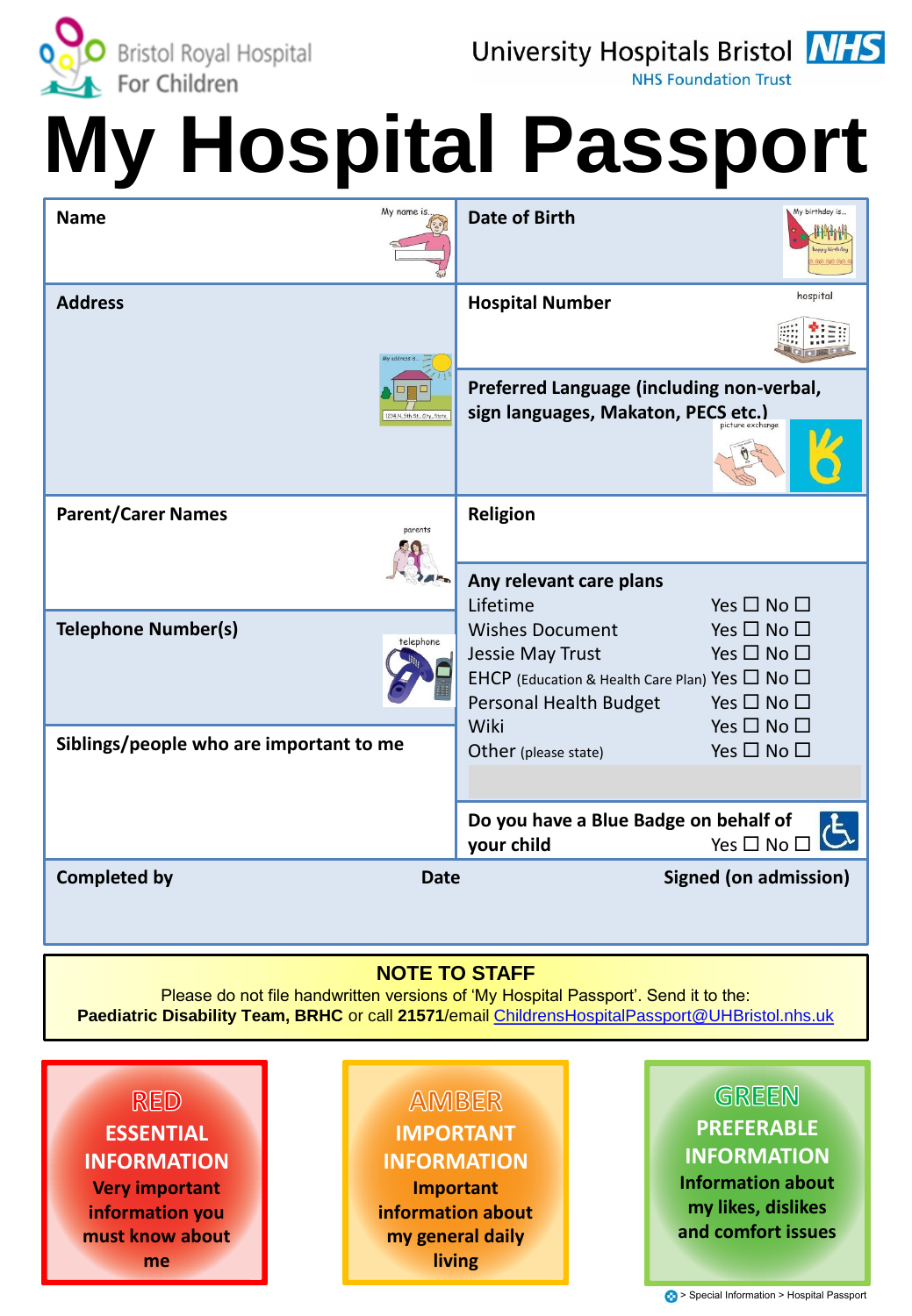| <b>ESSENTIAL INFORMATION</b><br>Very important information you must know about me                                                                                                                                 |             |
|-------------------------------------------------------------------------------------------------------------------------------------------------------------------------------------------------------------------|-------------|
| About me (Include a bit about diagnosis, medical conditions and my past medical history but focus on me and what makes<br>me a unique and special person)                                                         | me          |
|                                                                                                                                                                                                                   |             |
| How do I take my medicines? (Am I allergic to any medicines and what can't I have? Am I allergic to<br>anything else like animals, soap or pollen? Am I sensitive to other things like perfume or smells?)        | medicine    |
| How I communicate (Do I talk, use signs, or pictures? Do you know how I'm feeling from my facial<br>expressions, posture or changes in my behaviour? How should hospital workers know how I feel or what I need?) | I think     |
|                                                                                                                                                                                                                   | I need help |
| Signs of pain and distress and ways of making medical interventions easier                                                                                                                                        | It hurts    |
| Keeping safe and specific support needs (Include beds, sides, hoisting - consider communication needs,<br>challenging and complicated behaviours)                                                                 |             |
| Equipment that I need (Include ventilators, chairs, feed pumps, tracheostomy/NG/PEG tube sizes, pads etc.)                                                                                                        |             |
| Routines that are important to me that I would like to carry on in hospital                                                                                                                                       | timetable   |
| Previous admissions and procedures (if relevant)                                                                                                                                                                  |             |
| Any concerns and/or problems at previous admission?                                                                                                                                                               | worried     |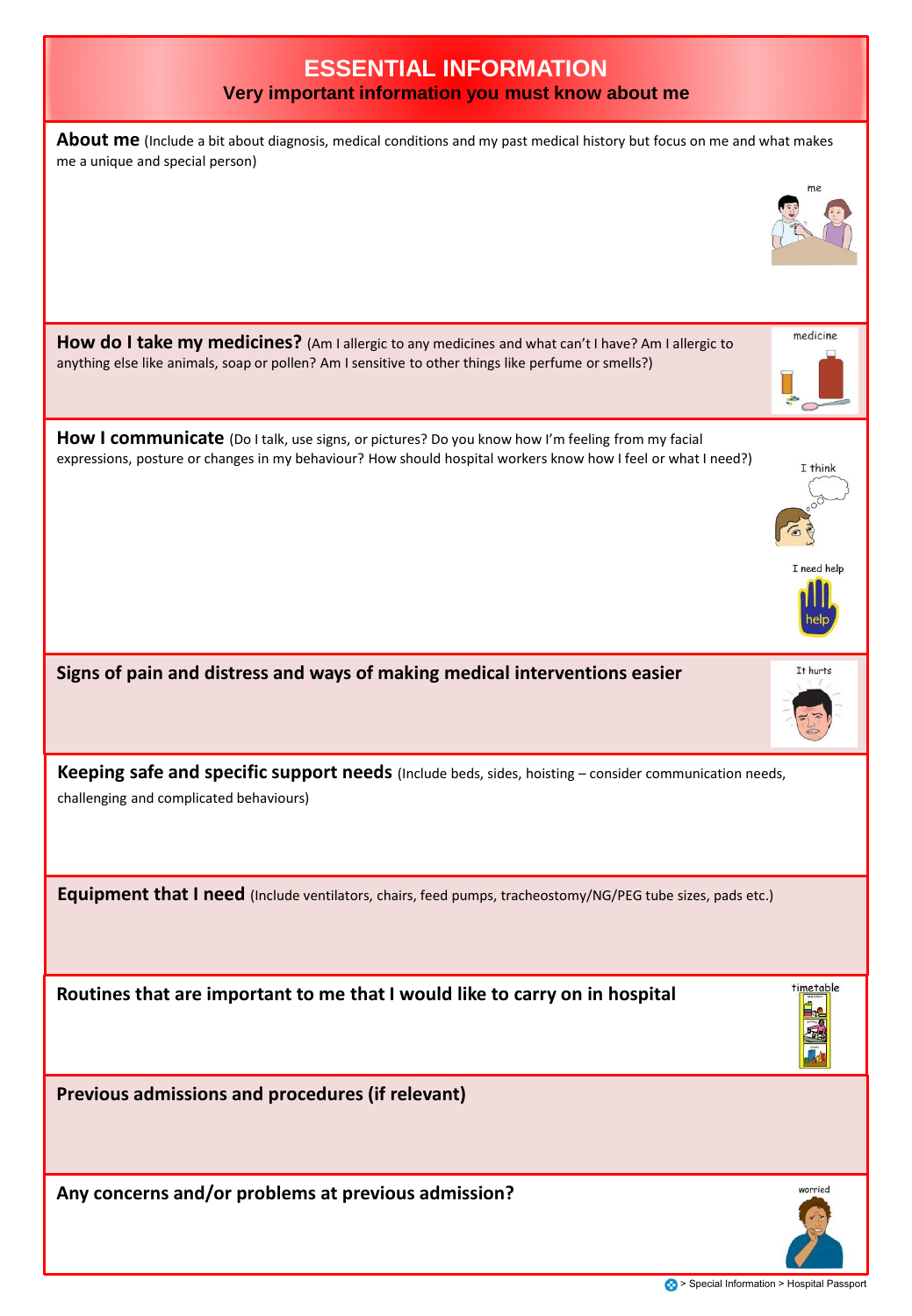| <b>IMPORTANT INFORMATION</b><br>Important information about my general daily living                                                                                                                                                                                                        |            |  |
|--------------------------------------------------------------------------------------------------------------------------------------------------------------------------------------------------------------------------------------------------------------------------------------------|------------|--|
| Going to the toilet (Am I independent? Can I tell you when I need to go the toilet or when I need my pad<br>toilet<br>changed? Do I have constipation or diarrhoea? Do I need to be reminded to go to the toilet?)                                                                         |            |  |
| Hygiene and intimate care (Please include details about the words you use when talking to me about<br>my body? What words do I know for my personal areas and genitals? What makes me feel safe and comfortable<br>when I need intimate care? How should hospital staff meet these needs?) | bath       |  |
| Dressing and controlling body temperature                                                                                                                                                                                                                                                  | dress      |  |
| Eating and drinking (Include likes/dislikes, support & equipment/cutlery needed, temperature, texture,<br>likes/dislikes)                                                                                                                                                                  |            |  |
| Moving around (Include hoist, sling type/size, wheelchair and cushion, safety needs)                                                                                                                                                                                                       | wheelchair |  |
| Breathing (Include tracheostomy tube size & make, CPAP/Bi-PAP/Ventilator settings, suction, oxygen)                                                                                                                                                                                        | balloon    |  |
| <b>Expressing emotion</b><br>bored<br>happy<br>B                                                                                                                                                                                                                                           |            |  |
| <b>Sleeping</b>                                                                                                                                                                                                                                                                            |            |  |
| <b>SENSORY IMPAIRMENT</b><br>Important information about my vision and hearing                                                                                                                                                                                                             |            |  |
| Use this space to tell us about any eyesight problems. Include visual condition, glasses,<br>optimum distance and size of pictures or objects and lighting preferences. Are they sensitive to<br>light?                                                                                    | eyes       |  |
| Use this space to tell us about any hearing problems. Include diagnosed hearing level, any<br>hearing devices, left versus right ear and functional hearing. Are they sensitive to sound?                                                                                                  |            |  |
| Yes $\square$ No $\square$<br>Does your child have a Sensory Processing Disorder?                                                                                                                                                                                                          |            |  |

**Does your child like sensory play in hospital?** 

Yes **No D**<br> **•** Special Information > Hospital Passport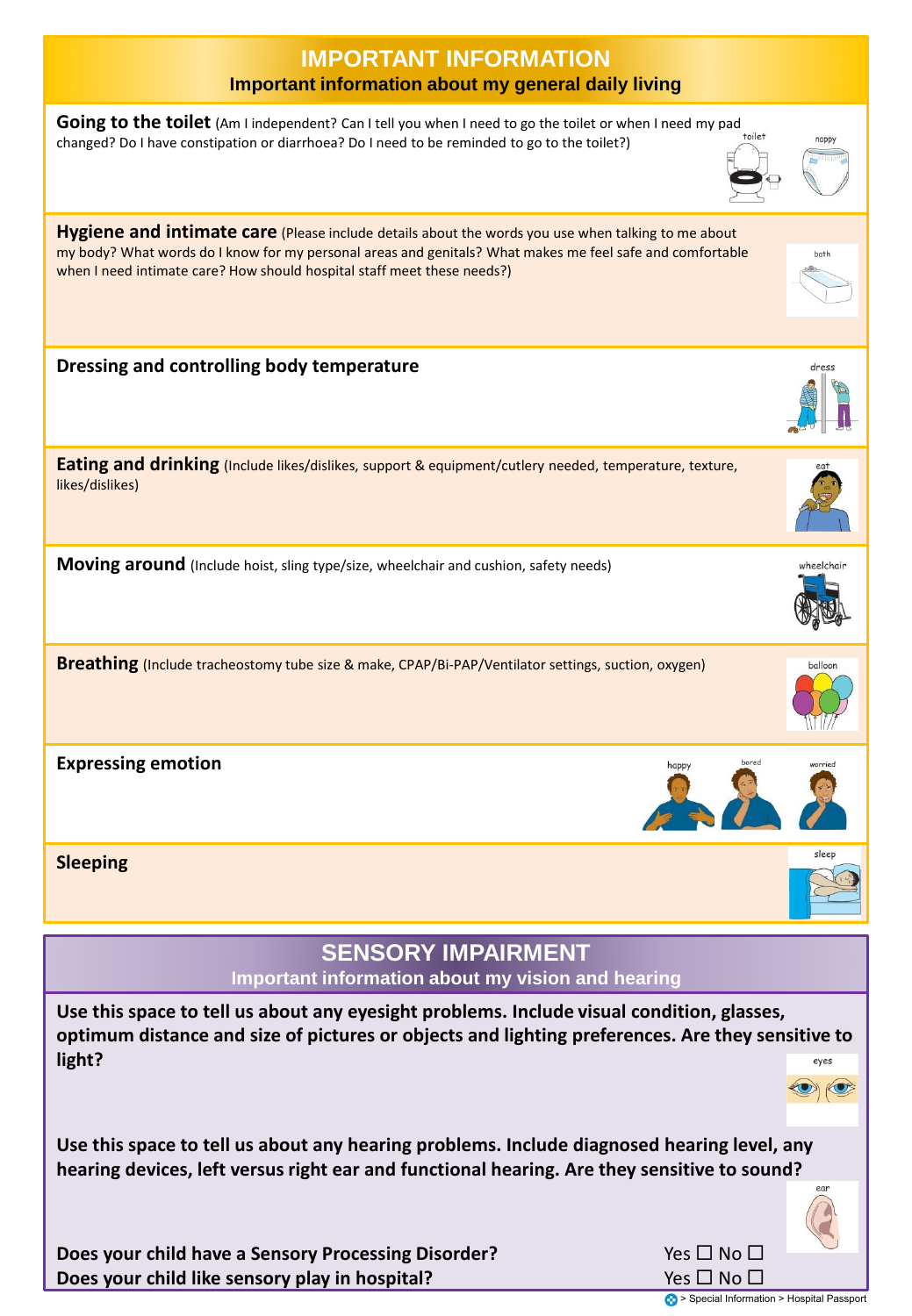## **REASONABLE ADJUSTMENTS**

**A 'reasonable adjustment' is a change that has been made to a service so that people with disabilities can use them like anyone else**

Examples include minimal waiting times, first on the outpatient clinic or theatre list and communication needs. The hospital tries to consider all requests but they should be based on need - not wants.



• That carers, families and friends are valued and recognised as equal partners in individual patient care

**If you need any support to meet your needs as a carer then please use this space to tell us**



**Please give details of everyone who is involved with you from education, health and social services**

| Name/Organisation | <b>Job Title/Role</b> | <b>Contact Details</b>                  |
|-------------------|-----------------------|-----------------------------------------|
|                   |                       |                                         |
|                   |                       |                                         |
|                   |                       |                                         |
|                   |                       |                                         |
|                   |                       |                                         |
|                   |                       |                                         |
|                   |                       |                                         |
|                   |                       |                                         |
|                   |                       |                                         |
|                   |                       |                                         |
|                   |                       |                                         |
|                   |                       |                                         |
|                   |                       |                                         |
|                   |                       | Special Information > Hospital Passport |